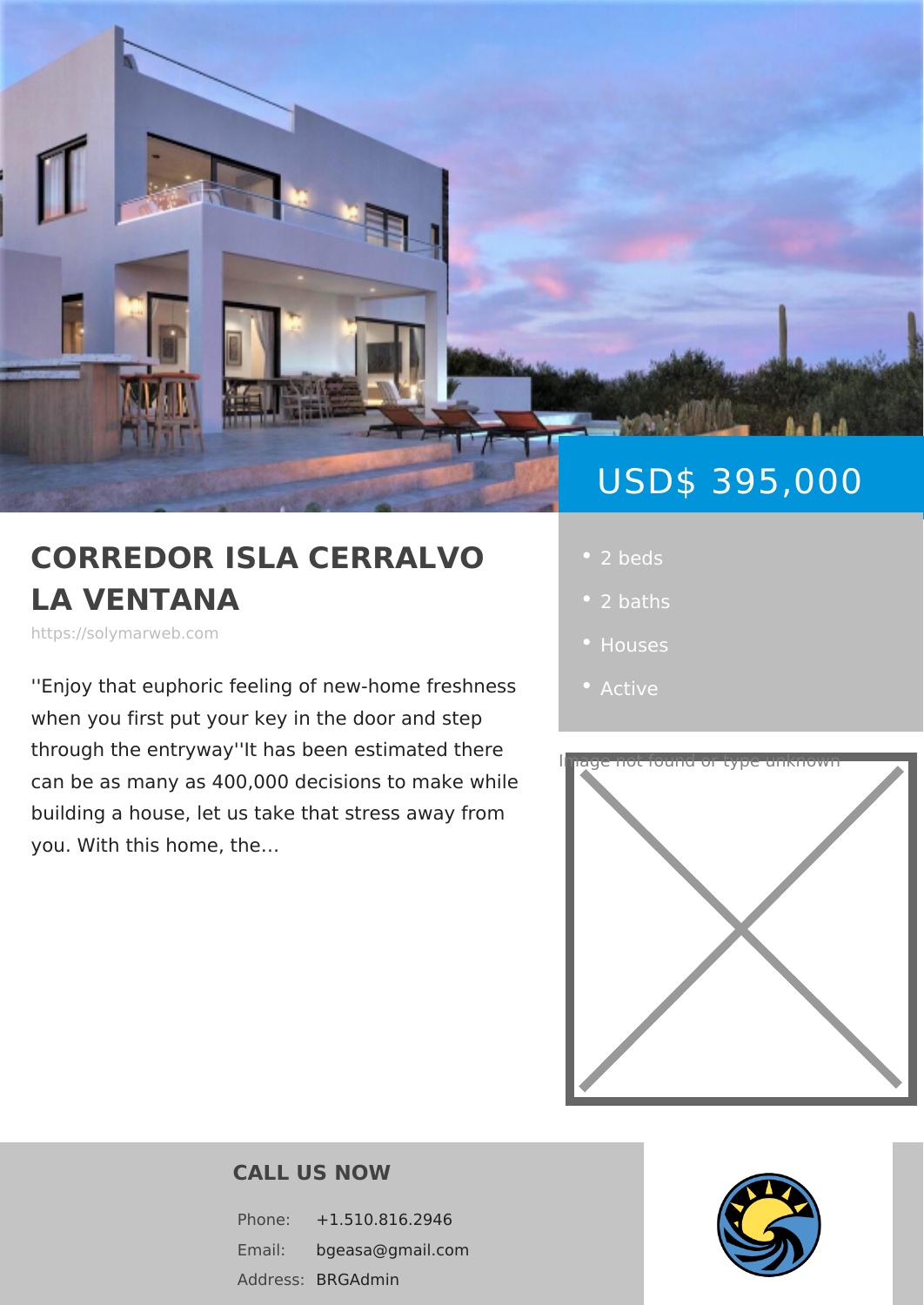### **PROPERTY FEATURES**

**Primary View: Ocean <b>Secondary View:** Mountain **Decks/Patios SqFt:** 866.50 **Decks/Patios M2:** 80.53 m² **Devices: Air Conditioning:** Mini Splits **Devices: Water Heater:** Tank **Electricity: CFE Water:** Trucked **Furniture:** Unfurnished **Appliances:** Clothes Washer,Cook Top,Dishwasher,Microwave,Refrigerator **Sewage:** Septic **Appliances: Clothes Dryer:** Electric

## **LOCATION DETAILS**

| <b>Zone:</b> La Paz          | <b>Subdivision:</b> La Ventana         |
|------------------------------|----------------------------------------|
| <b>Community:</b> La Ventana | <b>Road Type: Non Paved Maintained</b> |

#### **PROPERTY DETAILS**

| <b>Total SqFt: 1786.59</b>           | <b>Total M2:</b> 166.04 $m2$                |
|--------------------------------------|---------------------------------------------|
| Lot M2: $1403.00$ m <sup>2</sup>     | <b>Financing: Cash/Efectivo</b>             |
| <b>Style: Two Story</b>              | <b>Mstr Plan Community: Yes</b>             |
| <b>Seller Financing Offered?: No</b> | <b>AC SqFt: 1611.63</b>                     |
| AC M2: $149.78$ m <sup>2</sup>       | <b>Const.: Flooring Types: Ceramic Tile</b> |
|                                      |                                             |

**How to Show:** Agent To Accompany,By Appointment Only,Call Agents Office

#### **CALL US NOW**

Phone: +1.510.816.2946 Email: bgeasa@gmail.com Address: BRGAdmin